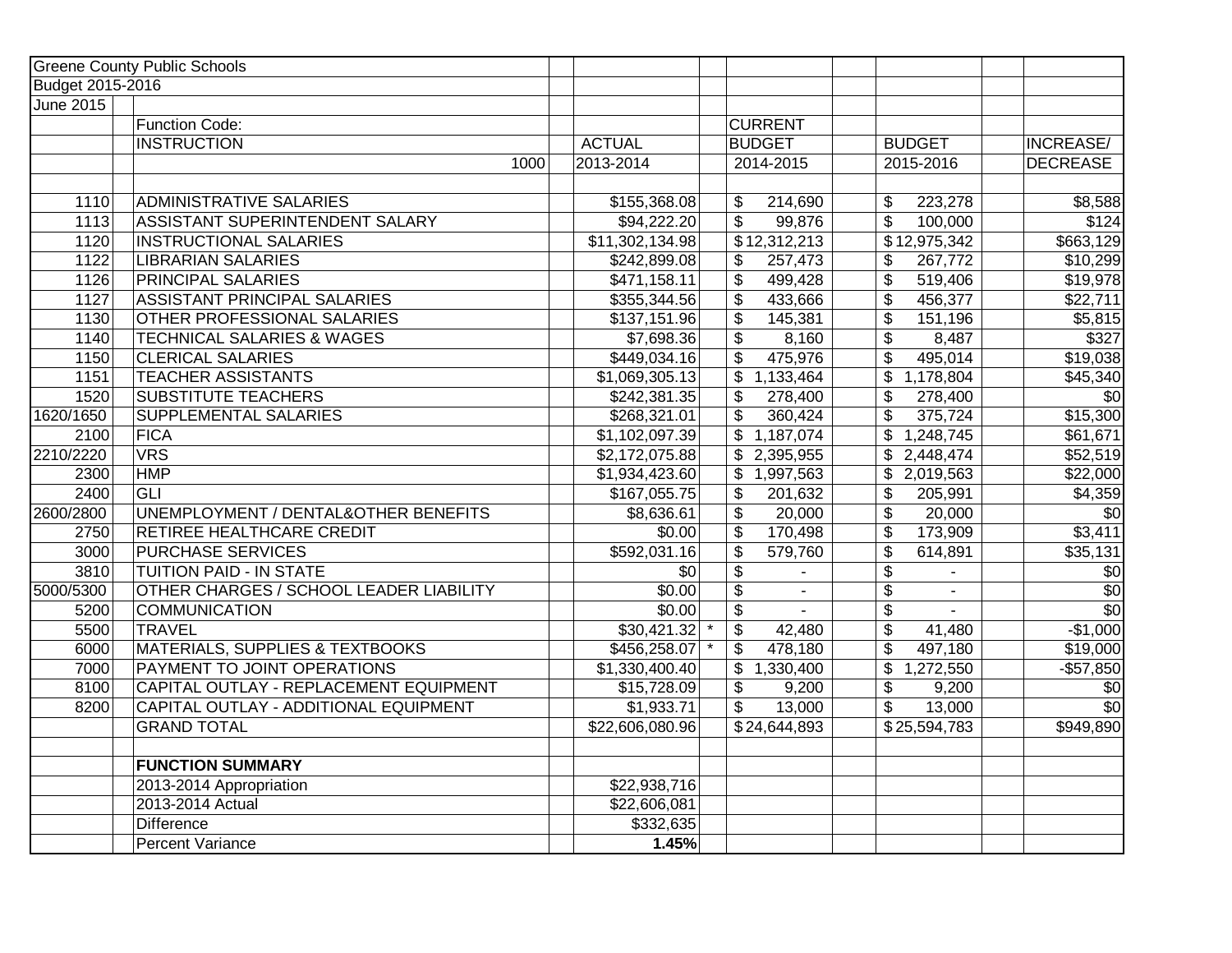|                  | <b>Greene County Public Schools</b>    |                        |                 |                  |                  |
|------------------|----------------------------------------|------------------------|-----------------|------------------|------------------|
| Budget 2015-2016 |                                        |                        |                 |                  |                  |
| <b>June 2015</b> |                                        |                        |                 |                  |                  |
|                  | Function Code:                         |                        | <b>CURRENT</b>  |                  |                  |
|                  | ADMINISTRATION, ATTENDANCE & HEALTH    | <b>ACTUAL</b>          | <b>BUDGET</b>   | <b>BUDGET</b>    | INCREASE/        |
|                  | 2000                                   | 2013-2014              | 2014-2015       | 2015-2016        | <b>DECREASE</b>  |
|                  |                                        |                        |                 |                  |                  |
| 1110/1113        | SUPERVISORS SALARIES                   | \$238,187.30           | \$252,479       | \$262,578        | \$10,099         |
| 1111             | <b>BOARD MEMBERS SALARIES</b>          | \$25,500.00            | \$27,030        | \$28,111         | \$1,081          |
| 1112             | SUPERINTENDENT SALARY                  | \$111,184.00           | \$119,124       | \$123,889        | \$4,765          |
| 1130             | <b>SCHOOL PSYCHOLOGISTS</b>            | \$110,970.96           | \$117,629       | \$122,334        | \$4,705          |
| 1131             | <b>SCHOOL NURSE</b>                    | \$148,953.00           | \$157,890       | \$164,206        | \$6,316          |
| 1150             | <b>CLERICAL</b>                        | \$204,221.20           | \$216,475       | \$225,134        | \$8,659          |
| 1620             | <b>SUPPLEMENTAL SALARIES</b>           | \$0.00                 | \$0.00          | $\sqrt{6}$       | $\sqrt{6}$       |
| 2100             | <b>FICA</b>                            | \$63,653.87            | \$68,795        | \$71,548         | \$2,753          |
| 2210/2220        | <b>VRS</b>                             | \$124,067.04           | \$146,340       | \$149,267        | \$2,927          |
| 2300             | <b>HMP</b>                             | \$96,628.66            | \$105,319       | \$105,319        | $\frac{6}{5}$    |
| 2400             | <b>GLI</b>                             | \$9,694.85             | \$11,698        | \$11,932         | \$234            |
| 2510             | VACorp/VLDP DIV                        | \$38.18                | $\overline{30}$ | $\overline{\$0}$ | $\overline{30}$  |
| 2700             | <b>WORKER'S COMPENSATION</b>           | \$73,714.00            | \$90,000        | \$80,000         | $-$10,000$       |
| 2750             | RETIREE HEALTHCARE CREDIT              | \$162.98               | \$9,604         | \$9,796          | \$192            |
| 2800             | <b>DENTAL/OTHER BENEFITS</b>           | \$18,396.96            | \$36,632        | \$38,461         | \$1,829          |
| 3000             | <b>PURCHASED SERVICES</b>              | \$91,085.44            | \$76,100        | \$105,600        | \$29,500         |
| 3800             | PURCH. SRVICES - OTHER GOVT ENITIES    | \$4,418.00             | \$4,300         | \$4,300          | $\frac{6}{5}$    |
| 5000             | <b>OTHER CHARGES</b>                   | \$0.00                 | $\overline{30}$ |                  | $\overline{30}$  |
| 5200             | <b>COMMUNICATIONS</b>                  | $\overline{$8,694.64}$ | \$4,500         | \$4,500          | $\sqrt{$0}$      |
| 5500             | <b>TRAVEL</b>                          | \$3,837.82             | \$6,000         | \$6,000          | $rac{1}{30}$     |
| 5600             | CONTRIBUTIONS TO OTHER ENTITIES        | \$0.00                 | \$500           | \$500            |                  |
| 5800             | MISCELLANEOUS - PROF. DUES, SUBSCRIPTS | \$2,507.50             | \$11,000        | \$11,000         |                  |
| 6000             | <b>MATERIALS &amp; SUPPLIES</b>        | \$30,074.85            | \$30,850        | \$30,850         | $\overline{\$0}$ |
| 8100             | CAPITAL OUTLAY - REPLACEMENT EQUIPMENT | \$0.00                 | $\sqrt{$0}$     | $\sqrt{6}$       | $\overline{30}$  |
| 8200             | CAPITAL OUTLAY - ADDITIONAL EQUIPMENT  | \$0.00                 | $\overline{30}$ | $\overline{30}$  | $\overline{30}$  |
|                  | <b>GRAND TOTAL</b>                     | \$1,365,991.25         | \$1,492,265     | \$1,555,325      | \$63,060         |
|                  |                                        |                        |                 |                  |                  |
|                  |                                        |                        |                 |                  |                  |
|                  | <b>FUNCTION SUMMARY</b>                |                        |                 |                  |                  |
|                  | 2013-2014 Appropriation                | \$1,342,443            |                 |                  |                  |
|                  | 2013-2014 Actual                       | \$1,365,991            |                 |                  |                  |
|                  | <b>Difference</b>                      | $-$23,548$             |                 |                  |                  |
|                  | Percent Variance                       | $-1.75%$               |                 |                  |                  |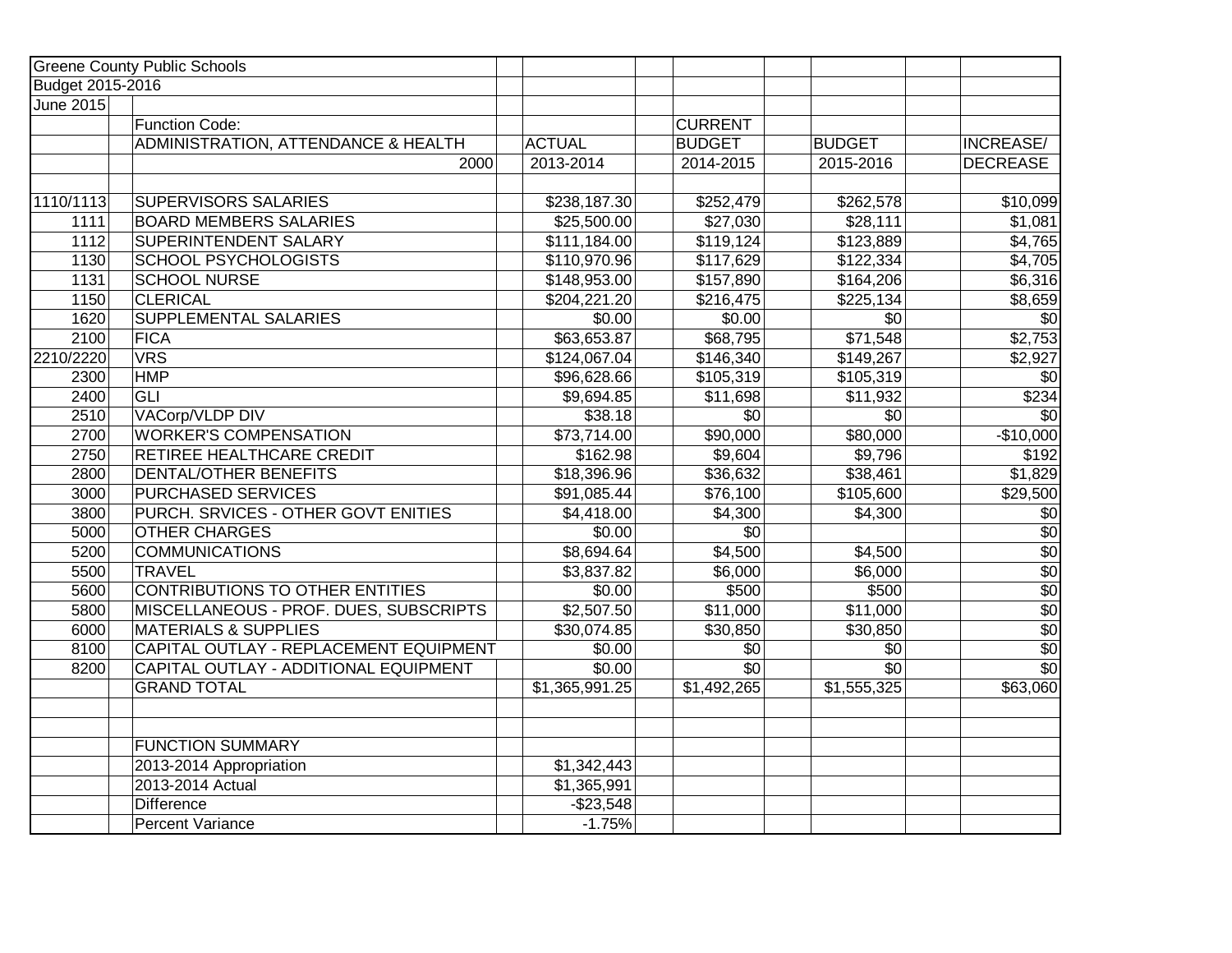|                  | <b>Greene County Public Schools</b>    |                |                |               |                     |
|------------------|----------------------------------------|----------------|----------------|---------------|---------------------|
| Budget 2015-2016 |                                        |                |                |               |                     |
| <b>June 2015</b> |                                        |                |                |               |                     |
|                  | <b>Function Code</b>                   |                | <b>CURRENT</b> |               |                     |
|                  | <b>TRANSPORTATION</b>                  | <b>ACTUAL</b>  | <b>BUDGET</b>  | <b>BUDGET</b> | INCREASE/           |
|                  | 3000                                   | 2013-2014      | 2014-2015      | 2015-2016     | <b>DECREASE</b>     |
|                  |                                        |                |                |               |                     |
| 1110             | <b>ADMINISTRATION SALARIES</b>         | \$45,627.00    | \$48,365       | \$50,300      | \$1,935             |
| 1150             | <b>CLERICAL SALARIES</b>               | \$23,205.00    | \$24,597       | \$33,081      | $\overline{$8,484}$ |
| 1170             | <b>OPERATIVE SALARIES</b>              | \$727,913.86   | \$771,589      | \$802,453     | \$30,864            |
| 1190             | <b>SERVICE SALARIES</b>                | \$0.00         | \$0            | \$0           | \$0                 |
| 2100             | <b>FICA</b>                            | \$56,625.90    | \$60,489       | \$63,483      | \$2,994             |
| 2210/2220        | <b>VRS</b>                             | \$74,699.75    | \$90,244       | \$92,149      | \$1,905             |
| 2300             | <b>HMP</b>                             | \$251,595.05   | \$258,266      | \$263,766     | \$5,500             |
| 2400             | <b>GLI</b>                             | \$7,524.62     | \$8,547        | \$8,764       | \$217               |
| 2510             | <b>BUS DRIVER VACORP/VLDP</b>          | \$39.60        | \$0            | $\sqrt{6}$    | $\frac{6}{2}$       |
| 2800             | <b>DENTAL/OTHER BENEFITS</b>           | \$0.00         | \$0            | \$0           | \$0                 |
| 3000             | PURCHASED SERVICES                     | \$185,838.98   | \$217,000      | \$222,000     | \$5,000             |
| 3420             | <b>PRIVATE CARRIER</b>                 | \$1,584.14     | \$5,000        | \$5,000       | \$0                 |
| 3800             | TRANSPORTATION-MGMT-OTHER GOVT AGEN    | \$35.00        | \$100          | \$100         | $\sqrt{6}$          |
| 5200             | <b>COMMUNICATIONS</b>                  | \$632.46       | \$1,000        | \$1,000       | \$0                 |
| 5300             | <b>INSURANCE - FLEET</b>               | \$28,318.00    | \$32,000       | \$30,000      | $-$ \$2,000         |
| 5500             | <b>TRAVEL</b>                          | \$1,033.53     | \$1,000        | \$1,000       | \$0                 |
| 5600             | TRANSPORTATION-MGMT-OTHER GOVT AGEN    | \$0.00         | \$0            | \$0           | $\sqrt{$0}$         |
| 6000             | <b>MATERIALS/SUPPLIES - MATERIALS</b>  | \$41,292.50    | \$9,700        | \$10,700      | \$1,000             |
| 6008             | <b>FUEL</b>                            | \$241,496.73   | \$286,487      | \$286,490     | $\overline{$3}$     |
| 6040             | <b>SOFTWARE</b>                        | \$788.00       | \$0            | \$0           | $\overline{50}$     |
| 8100             | CAPITAL OUTLAY - REPLACEMENT EQUIPMENT | \$0.00         | \$12,000       | \$12,000      | \$0                 |
| 8200             | CAPTIAL OUTLAY - ADDITIONAL EQUIPMENT  | \$0.00         | \$0            | \$0           | $\overline{50}$     |
|                  | <b>GRAND TOTAL</b>                     | \$1,688,250.12 | \$1,826,384    | \$1,882,286   | \$55,902            |
|                  |                                        |                |                |               |                     |
|                  |                                        |                |                |               |                     |
|                  | <b>FUNCTION SUMMARY</b>                |                |                |               |                     |
|                  | 2013-2014 Appropriation                | \$1,689,309    |                |               |                     |
|                  | 2013-2014 Actual                       | \$1,688,250    |                |               |                     |
|                  | <b>Difference</b>                      | \$1,059        |                |               |                     |
|                  | <b>Percent Variance</b>                | 0.06%          |                |               |                     |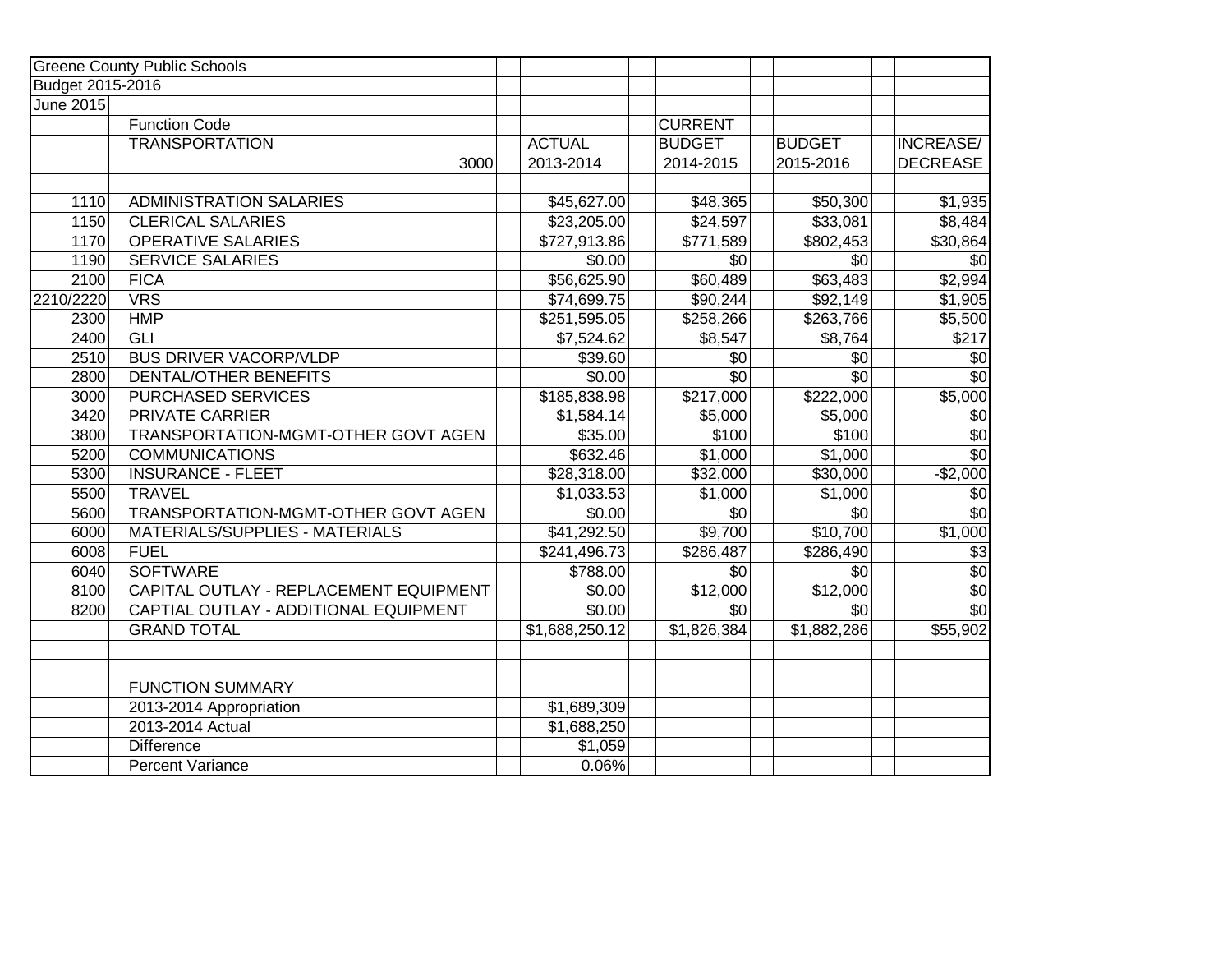|                  | <b>Greene County Public Schools</b>                                                                                |                |                |               |                  |
|------------------|--------------------------------------------------------------------------------------------------------------------|----------------|----------------|---------------|------------------|
| Budget 2015-2016 |                                                                                                                    |                |                |               |                  |
| <b>June 2015</b> |                                                                                                                    |                |                |               |                  |
|                  | <b>Function Code</b>                                                                                               |                | <b>CURRENT</b> |               |                  |
|                  | MAINTENANCE, CUSTODIAL & SECURITY SERVICES                                                                         | <b>ACTUAL</b>  | <b>BUDGET</b>  | <b>BUDGET</b> | <b>INCREASE/</b> |
|                  | 4000                                                                                                               | 2013-2014      | 2014-2015      | 2015-2016     | <b>DECREASE</b>  |
|                  |                                                                                                                    |                |                |               |                  |
| 1160             | <b>TRADES SALARIES</b>                                                                                             | \$218,589.12   | \$231,704      | \$240,972     | \$9,268          |
| 1190             | <b>SERVICE SALARIES</b>                                                                                            | \$445,769.04   | \$472,515      | \$491,414     | \$18,899         |
| 2100             | <b>FICA</b>                                                                                                        | \$49,768.30    | \$53,089       | \$55,213      | \$2,124          |
| 2210             | <b>VRS</b>                                                                                                         | \$68,788.68    | \$81,171       | \$82,794      | \$1,623          |
| 2300             | <b>HMP</b>                                                                                                         | \$129,071.84   | \$130,909      | \$130,909     | \$0              |
| 2400             | <b>GLI</b>                                                                                                         | \$7,090.44     | \$7,896        | \$8,054       | \$158            |
| 2800             | <b>DENTAL/OTHER BENEFITS</b>                                                                                       | \$0.00         | \$0            | \$0           | \$0              |
| 3000             | <b>PURCHASED SERVICES</b>                                                                                          | \$484,776.59   | \$358,980      | \$363,480     | \$4,500          |
| 5100             | <b>UTILITIES</b>                                                                                                   | \$746,630.08   | \$801,631      | \$812,432     | \$10,801         |
| 5200             | <b>COMMUNICATIONS</b>                                                                                              | \$51,177.16    | \$53,000       | \$53,000      | \$0              |
| 5300             | INSURANCE - BUILDINGS/OTHER                                                                                        | \$47,403.00    | \$52,000       | \$55,000      | \$3,000          |
| 5500             | <b>TRAVEL</b>                                                                                                      | \$298.25       | \$1,070        | \$1,070       | $\overline{50}$  |
| 6000             | <b>MATERIALS/SUPPLIES</b>                                                                                          | \$286,154.49   | \$213,100      | \$213,600     | \$500            |
| 8100             | CAPITAL OUTLAY - REPLACEMENT EQUIPEMNT                                                                             | \$132,570.40   | \$123,450      | \$123,450     | \$0              |
| 8200             | CAPITAL OUTLAY - ADDITIONAL EQUIPMENT                                                                              | \$16,711.50    | \$5,000        | \$5,000       | $\overline{60}$  |
|                  | <b>GRAND TOTAL</b>                                                                                                 | \$2,684,798.89 | \$2,585,515    | \$2,636,388   | \$50,873         |
|                  |                                                                                                                    |                |                |               |                  |
|                  |                                                                                                                    |                |                |               |                  |
|                  | <b>FUNCTION SUMMARY</b>                                                                                            |                |                |               |                  |
|                  | 2013-2014 Appropriation                                                                                            | \$2,547,122    |                |               |                  |
|                  | 2013-2014 Actual                                                                                                   | \$2,684,799    |                |               |                  |
|                  | <b>Difference</b>                                                                                                  | $-$137,677$    |                |               |                  |
|                  | <b>Percent Variance</b>                                                                                            | $-5.41%$       |                |               |                  |
|                  |                                                                                                                    |                |                |               |                  |
|                  |                                                                                                                    |                |                |               |                  |
|                  |                                                                                                                    |                |                |               |                  |
|                  | Higher costs of repair and maintenance driven by increased enrollment usage and aging buildings and infrastructure |                |                |               |                  |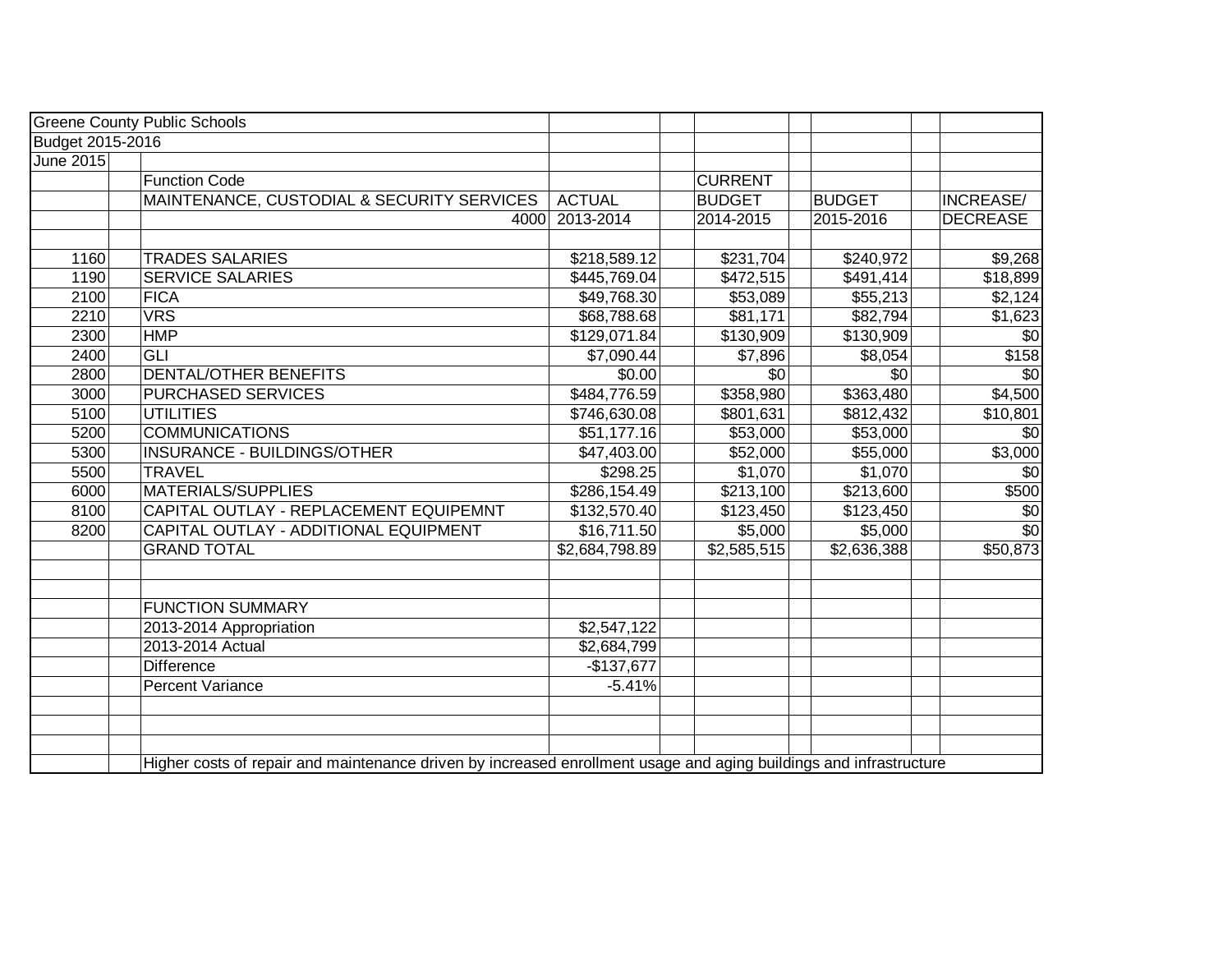|                  | <b>Greene County Public Schools</b>                                                                  |               |                                |               |                 |
|------------------|------------------------------------------------------------------------------------------------------|---------------|--------------------------------|---------------|-----------------|
| Budget 2015-2016 |                                                                                                      |               |                                |               |                 |
| June 2015        |                                                                                                      |               |                                |               |                 |
|                  | <b>Function Code</b>                                                                                 |               | <b>CURRENT</b>                 |               |                 |
|                  | NON-INSTRUCTION OPERATION (SNP)                                                                      | <b>ACTUAL</b> | <b>BUDGET</b>                  | <b>BUDGET</b> | INCREASE/       |
|                  | 5000                                                                                                 | 2013-2014     | 2014-2015                      | 2015-2016     | <b>DECREASE</b> |
| 3000             | <b>PURCHASED SERVICES</b>                                                                            | \$664,913.93  | \$610,000                      | \$645,000     | \$35,000        |
|                  |                                                                                                      |               |                                |               |                 |
|                  | <b>GRAND TOTAL</b>                                                                                   | \$664,913.93  | \$610,000                      | \$645,000     | \$35,000        |
|                  |                                                                                                      |               |                                |               |                 |
|                  | <b>FUNCTION SUMMARY</b>                                                                              |               |                                |               |                 |
|                  | 2013-2014 Appropriation                                                                              | \$525,000     |                                |               |                 |
|                  | 2013-2014 Actual                                                                                     | \$664,914     |                                |               |                 |
|                  | <b>Difference</b>                                                                                    | $-$139,914$   |                                |               |                 |
|                  | Percent Variance                                                                                     | $-26.65%$     |                                |               |                 |
|                  |                                                                                                      |               | *All Pass-Thru Federal Dollars |               |                 |
|                  |                                                                                                      |               |                                |               |                 |
|                  | *All "in and out" money - we don't spend more than actually received from Federal & State government |               |                                |               |                 |
|                  | 100% pass through funds                                                                              |               |                                |               |                 |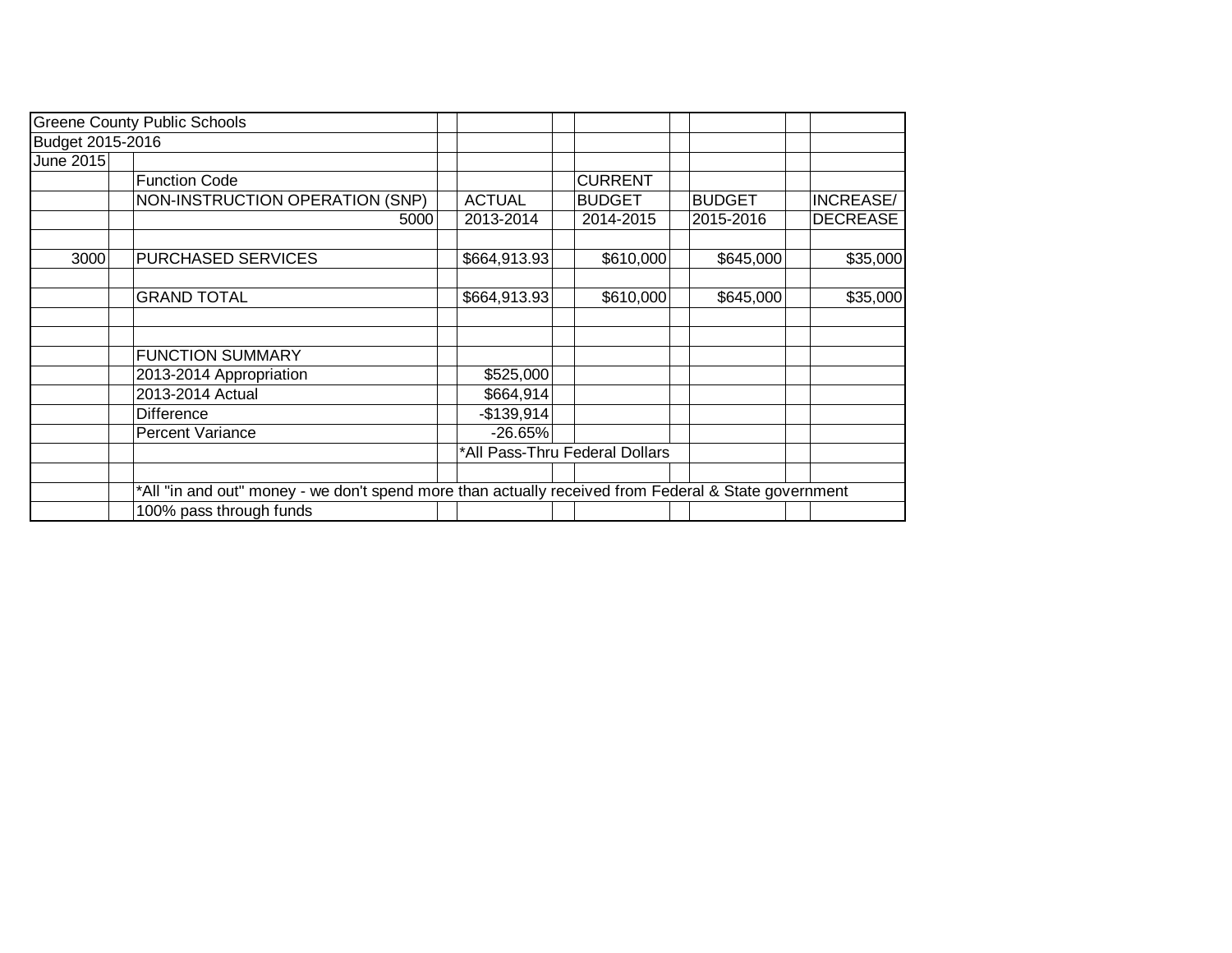|                  | <b>Greene County Public Schools</b>                              |                        |                |               |                 |
|------------------|------------------------------------------------------------------|------------------------|----------------|---------------|-----------------|
| Budget 2015-2016 |                                                                  |                        |                |               |                 |
| June 2015        |                                                                  |                        |                |               |                 |
|                  | <b>Function Code</b>                                             |                        | <b>CURRENT</b> |               |                 |
|                  | <b>FACILITIES</b>                                                | <b>ACTUAL</b>          | <b>BUDGET</b>  | <b>BUDGET</b> | INCREASE/       |
|                  | 6000                                                             | 2013-2014              | 2014-2015      | 2015-2016     | <b>DECREASE</b> |
|                  |                                                                  |                        |                |               |                 |
| 3000             | PURCHASED SERVICES                                               | \$6,140                | \$8,000        | \$8,000       | \$0             |
| 6000             | MATERIALS/SUPPLIES                                               | \$1,404                | \$0            | \$0           | \$0             |
| 8100             | CAPITAL OUTLAY - REPLACE                                         | \$0                    | \$0            | \$0           | \$0             |
| 8200             | <b>CAPITAL OUTLAY - ADD</b>                                      | \$28,511               | \$0            | \$0           | \$0             |
|                  |                                                                  |                        |                |               |                 |
|                  | <b>GRAND TOTAL</b>                                               | $$36,055$ <sup>*</sup> | \$8,000        | \$8,000       | \$0             |
|                  |                                                                  |                        |                |               |                 |
|                  |                                                                  |                        |                |               |                 |
|                  | <b>FUNCTION SUMMARY</b>                                          |                        |                |               |                 |
|                  | 2013-2014 Appropriation                                          | \$8,000                |                |               |                 |
|                  | 2013-2014 Actual                                                 | \$36,055               |                |               |                 |
|                  | Difference                                                       | $-$28,055$             |                |               |                 |
|                  | <b>Percent Variance</b>                                          | -350.69%               |                |               |                 |
|                  |                                                                  |                        |                |               |                 |
|                  |                                                                  |                        |                |               |                 |
|                  | $\star$<br>Small building improvements, no supplements requested |                        |                |               |                 |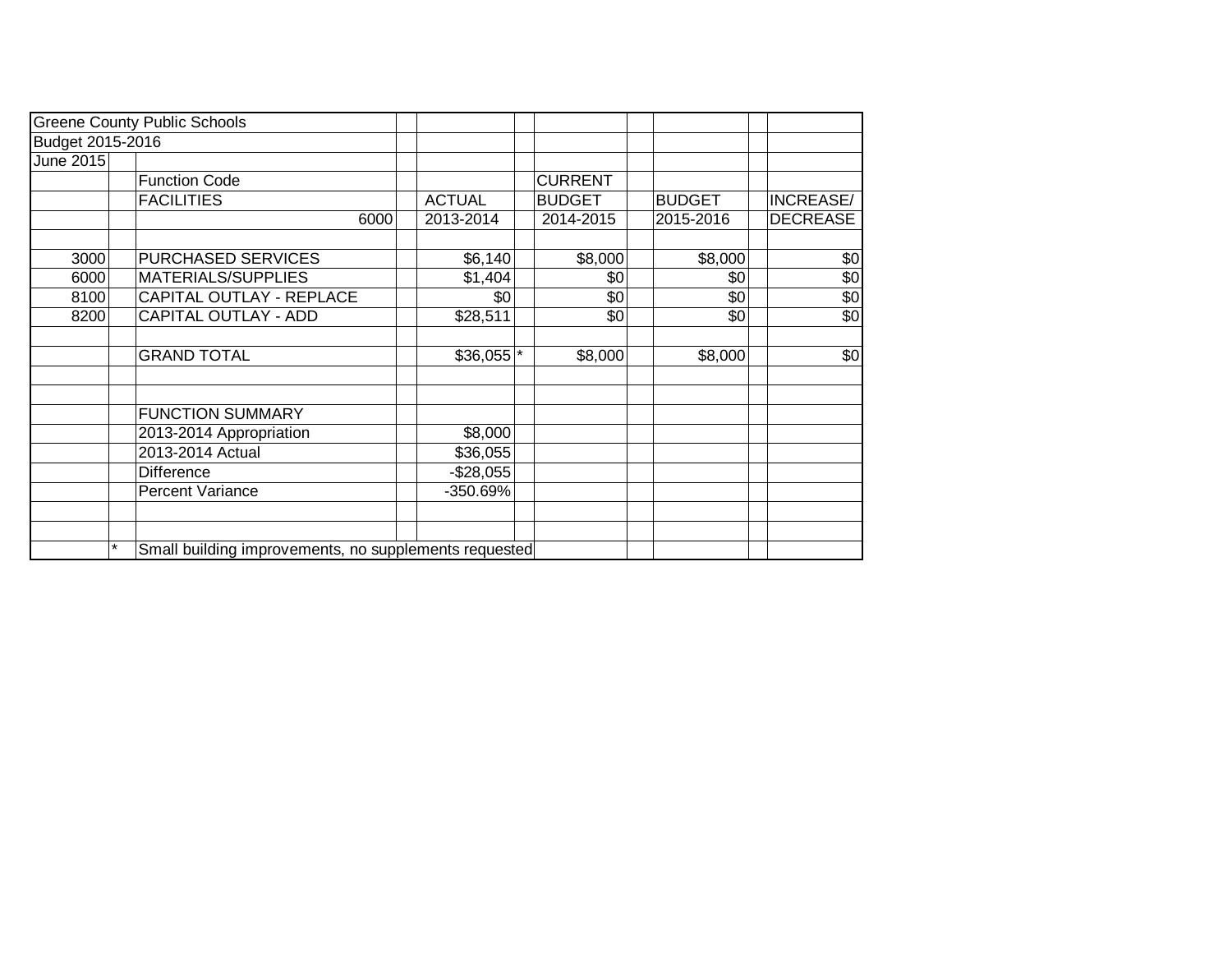|                  | <b>Greene County Public Schools</b>         |                |                |               |                  |
|------------------|---------------------------------------------|----------------|----------------|---------------|------------------|
| Budget 2015-2016 |                                             |                |                |               |                  |
| June 2015        |                                             |                |                |               |                  |
|                  | <b>Function Code</b>                        |                | <b>CURRENT</b> |               |                  |
|                  | <b>DEBT SERVICE</b>                         | <b>ACTUAL</b>  | <b>BUDGET</b>  | <b>BUDGET</b> | <b>INCREASE/</b> |
|                  | 7000                                        | 2013-2014      | 2014-2015      | 2015-2016     | <b>DECREASE</b>  |
|                  |                                             |                |                |               |                  |
| 5800             | <b>MISCELLANEOUS CHARGES</b>                | \$2,750.00     | \$3,000        | \$3,000       | \$0              |
| 9000             | MISCELLANEOUS CHARGES                       |                | \$0            | \$0           | \$0              |
| 9100             | REDEMPTION OF PRINCIPAL - PAYMENT OF BONDS  | \$1,262,631.00 | \$1,270,377    | \$1,278,268   | \$7,891          |
| 9200             | REDEMPTION OF PRINCIPAL - INTEREST ON LOANS | \$660,341.24]  | \$619,389      | \$576,890     | $-$42,499$       |
|                  | <b>GRAND TOTAL</b>                          | \$1,925,722.24 | \$1,892,766    | \$1,858,158   | $-$ \$34,608     |
|                  |                                             |                |                |               |                  |
|                  | <b>FUNCTION SUMMARY</b>                     |                |                |               |                  |
|                  | 2013-2014 Appropriation                     | \$1,925,773    |                |               |                  |
|                  | 2013-2014 Actual                            | \$1,925,722    |                |               |                  |
|                  | <b>Difference</b>                           | \$51           |                |               |                  |
|                  | <b>Percent Variance</b>                     | 0.00%          |                |               |                  |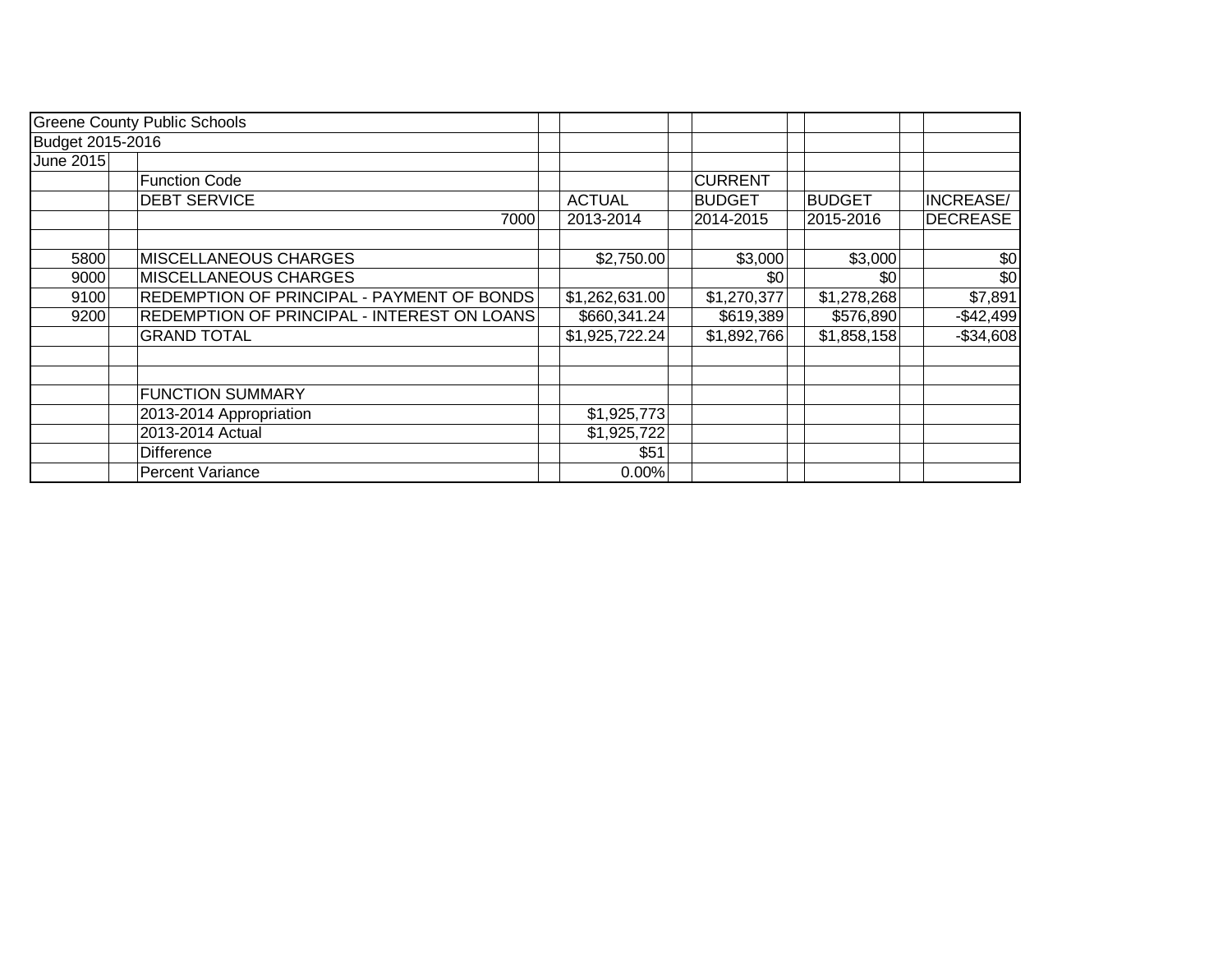|                  | <b>Greene County Public Schools</b>                                                                                            |               |                |                 |                  |  |
|------------------|--------------------------------------------------------------------------------------------------------------------------------|---------------|----------------|-----------------|------------------|--|
| Budget 2015-2016 |                                                                                                                                |               |                |                 |                  |  |
| June 2015        |                                                                                                                                |               |                |                 |                  |  |
|                  | <b>Function Code</b>                                                                                                           |               | <b>CURRENT</b> |                 |                  |  |
|                  | <b>TECHNOLOGY</b>                                                                                                              | <b>ACTUAL</b> | <b>BUDGET</b>  | <b>BUDGET</b>   | <b>INCREASE/</b> |  |
|                  | 8000                                                                                                                           | 2013-2014     | 2014-2015      | 2015-2016       | <b>DECREASE</b>  |  |
|                  |                                                                                                                                |               |                |                 |                  |  |
| 1120             | <b>TECHNOLOGY - SALARIES</b>                                                                                                   | \$258,983.88  | \$274,523      | \$285,504       | \$10,981         |  |
| 1151             | <b>TECH. INSTR. TA</b>                                                                                                         | \$13,822.33   | \$14,652       | \$15,238        | \$586            |  |
| 1620             | TECHNOLOGY - SUPPLEMENTS                                                                                                       | \$5,500.00    | \$11,000       | \$11,000        | \$0              |  |
| 2100             | <b>FICA</b>                                                                                                                    | \$20,994.26   | \$22,637       | \$23,542        | \$905            |  |
| 2210             | <b>VRS</b>                                                                                                                     | \$40,848.66   | \$44,809       | \$45,705        | \$896            |  |
| 2300             | <b>HMP</b>                                                                                                                     | \$28,188.90   | \$29,124       | \$29,124        | \$0              |  |
| 2400             | GLI                                                                                                                            | \$3,082.49    | \$3,598        | \$3,670         | $\overline{$72}$ |  |
| 2750             | RETIREE HEALTHCARE CREDIT                                                                                                      | \$0.00        | \$3,207        | \$3,271         |                  |  |
| 2800             | <b>DENTAL/OTHER BENEFITS</b>                                                                                                   | \$0.00        | \$0            | $\overline{50}$ | \$0              |  |
| 3000             | PURCHASE SERVICES                                                                                                              | \$37,456.59   | \$29,200       | \$45,200        | \$16,000         |  |
| 5000             | <b>OTHER CHARGES</b>                                                                                                           | \$0.00        | \$0            | \$0             | \$0              |  |
| 5001             | <b>TELECOMMUNICATIONS</b>                                                                                                      | \$40,046.70   | \$36,000       | \$91,000        | \$55,000         |  |
| 5200             | <b>COMMUNICATIONS</b>                                                                                                          | \$2,459.68    | \$3,000        | \$3,000         | \$0              |  |
| 5500             | <b>TRAVEL</b>                                                                                                                  | \$3,388.16    | \$5,000        | \$5,000         | \$0              |  |
| 6000             | <b>MATERIALS &amp; SUPPLIES</b>                                                                                                | \$38,559.20   | \$33,980       | \$33,980        | $\overline{30}$  |  |
| 6040             | <b>SOFTWARE</b>                                                                                                                | \$99,643.43   | \$110,330      | \$107,830       | $-$2,500$        |  |
| 8110             | <b>REPLACEMENT HARDWARE</b>                                                                                                    | \$37,236.51   | \$58,380       | \$57,380        | $-$1,000$        |  |
| 8120             | REPLACEMENT INFRASTRUCTURE                                                                                                     |               | \$142,000      | \$115,000       | $-$27,000$       |  |
| 8210             | <b>ADDITIONAL HARDWARE</b>                                                                                                     | \$194,528.19  | \$242,070      | \$241,570       | $-$500$          |  |
| 8220             | <b>ADDITIONAL INFRASTRUCTURE</b>                                                                                               | \$45,487.68   | \$0            |                 | \$0              |  |
|                  | <b>GRAND TOTAL</b>                                                                                                             | \$870,226.66  | \$1,063,510    | \$1,117,014     | \$53,440         |  |
|                  |                                                                                                                                |               |                |                 |                  |  |
|                  | <b>FUNCTION SUMMARY</b>                                                                                                        |               |                |                 |                  |  |
|                  | 2013-2014 Appropriation                                                                                                        | \$976,970     |                |                 |                  |  |
|                  | 2013-2014 Actual                                                                                                               | \$870,227     |                |                 |                  |  |
|                  | <b>Difference</b>                                                                                                              | \$106,743     |                |                 |                  |  |
|                  | Percent Variance                                                                                                               | 10.93%        |                |                 |                  |  |
|                  |                                                                                                                                |               |                |                 |                  |  |
|                  | Savings due to hold-back (anticipated state revenue shortfall) - Schools avoid purchasing technology with federal funds due to |               |                |                 |                  |  |
|                  | added asset management requirements.                                                                                           |               |                |                 |                  |  |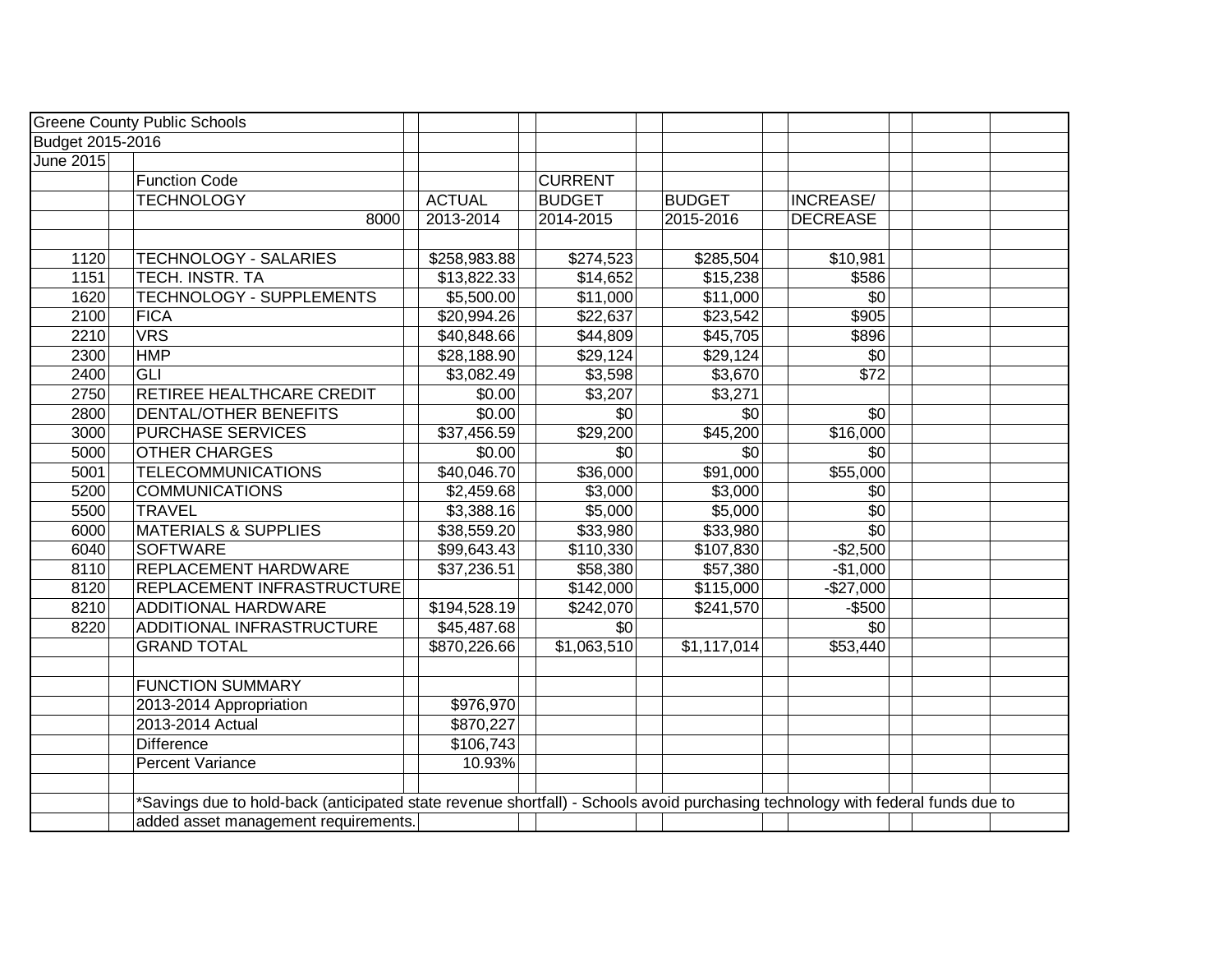|                       | <b>Greene County Public Schools</b>                                                    |               |  |               |  |                 |  |       |  |  |
|-----------------------|----------------------------------------------------------------------------------------|---------------|--|---------------|--|-----------------|--|-------|--|--|
| Budget 2015-2016      |                                                                                        |               |  |               |  |                 |  |       |  |  |
| <b>June 2015</b>      |                                                                                        |               |  |               |  |                 |  |       |  |  |
|                       |                                                                                        |               |  |               |  |                 |  |       |  |  |
|                       |                                                                                        | <b>BUDGET</b> |  | <b>BUDGET</b> |  | INCREASE/       |  |       |  |  |
| <b>RECAPITULATION</b> |                                                                                        | 2014-2015     |  | 2015-2016     |  | <b>DECREASE</b> |  | %     |  |  |
|                       |                                                                                        |               |  |               |  |                 |  |       |  |  |
| 1000                  | <b>INSTRUCTION</b>                                                                     | \$24,644,893  |  | \$25,594,783  |  | \$949,890       |  | 4%    |  |  |
| 2000                  | ADMINISTRATION                                                                         | \$1,492,265   |  | \$1,555,325   |  | \$63,060        |  | 4%    |  |  |
| 3000                  | <b>TRANSPORTATION</b>                                                                  | \$1,826,384   |  | \$1,882,286   |  | \$55,902        |  | 3%    |  |  |
| 4000                  | <b>MAINTENANCE</b>                                                                     | \$2,585,515   |  | \$2,636,388   |  | \$50,873        |  | 2%    |  |  |
| 5000                  | NON-INSTRUCTIONAL (SNP)                                                                | \$610,000     |  | \$645,000     |  | \$35,000        |  | 6%    |  |  |
| 6000                  | <b>FACILITIES</b>                                                                      | \$8,000       |  | \$8,000       |  | \$0             |  | 0%    |  |  |
| 7000                  | <b>DEBT SERVICE</b>                                                                    | \$1,892,766   |  | \$1,858,158   |  | $-$ \$34,608    |  | $-2%$ |  |  |
| 8000                  | <b>TECHNOLOGY</b>                                                                      | \$1,063,510   |  | \$1,117,014   |  | \$53,504        |  | 5%    |  |  |
|                       | <b>GRAND TOTAL</b>                                                                     | \$34,123,333  |  | \$35,296,954  |  | \$1,173,621     |  | 3%    |  |  |
|                       |                                                                                        |               |  |               |  |                 |  |       |  |  |
|                       |                                                                                        |               |  |               |  |                 |  |       |  |  |
|                       |                                                                                        |               |  |               |  |                 |  |       |  |  |
|                       | 2013-2014 SUMMARY                                                                      |               |  |               |  |                 |  |       |  |  |
|                       | 2013-2014 Budget                                                                       | \$31,953,333  |  |               |  |                 |  |       |  |  |
|                       | 2013-2014 Appropriation                                                                | \$31,953,333  |  |               |  |                 |  |       |  |  |
|                       | 2013-2014 Actual                                                                       | \$31,842,039  |  |               |  |                 |  |       |  |  |
|                       | <b>Difference</b>                                                                      | \$111,294     |  |               |  |                 |  |       |  |  |
|                       | Percent Variance                                                                       | $0.35\%$ *    |  |               |  |                 |  |       |  |  |
|                       | *Expense Variance to Appropriation - Not Variance to Actual Revenue                    |               |  |               |  |                 |  |       |  |  |
|                       |                                                                                        |               |  |               |  |                 |  |       |  |  |
|                       | *2013-2014 Expense Variance to Actual Revenue (final/per auditors) = \$501,585 (1.57%) |               |  |               |  |                 |  |       |  |  |
|                       | * Less than 2% variance to appropriation                                               |               |  |               |  |                 |  |       |  |  |
|                       | * Extra revenue was due to state budget final approved funds not passed until 6/6/14   |               |  |               |  |                 |  |       |  |  |